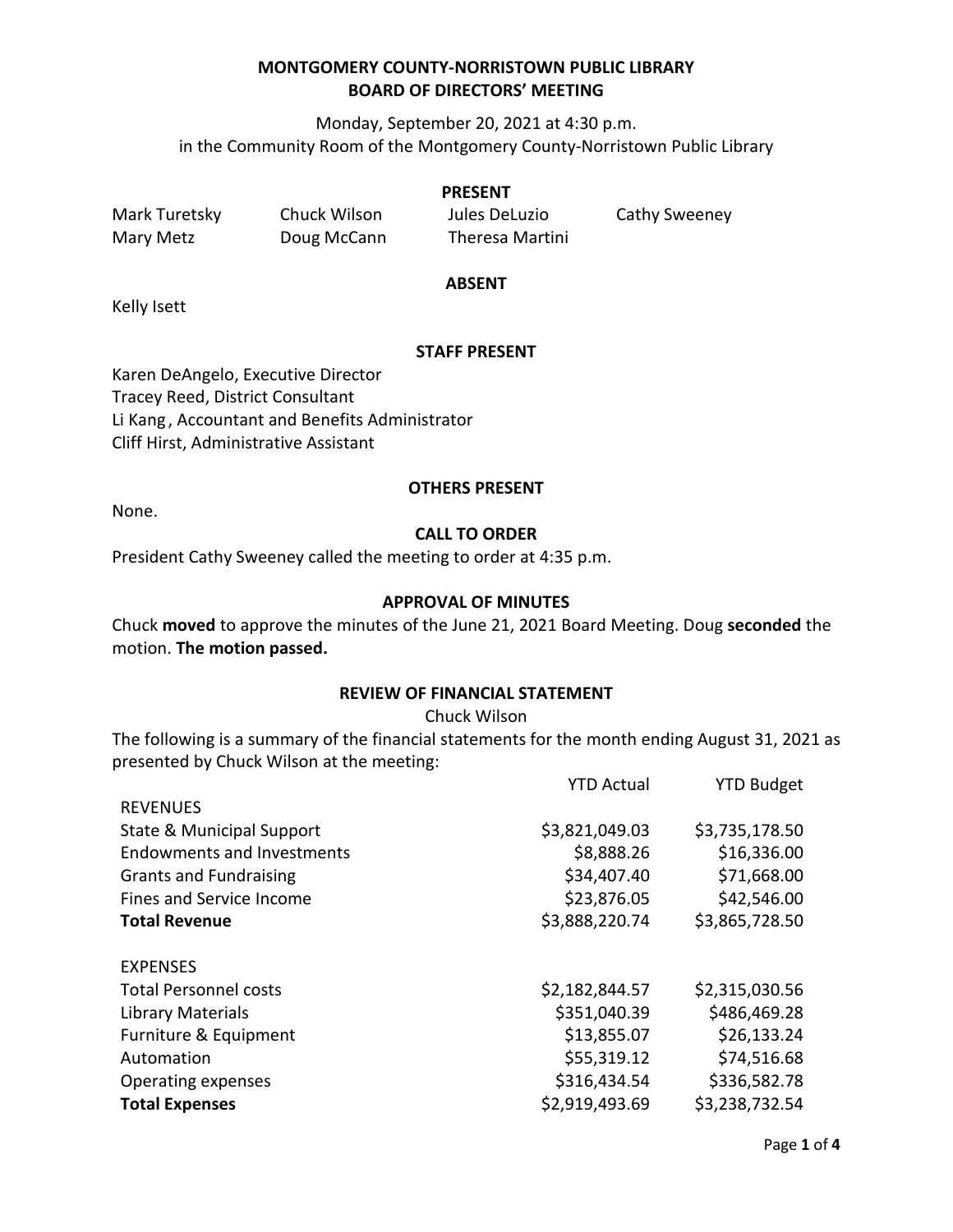Chuck reviewed the financial statements ending August 31, 2021. Overall, revenue is favorable to budget. On expenses, personnel costs remain below budget due to open positions. Library materials are lower than budget in part due to the Polaris reprofiling.

Mark **moved** to file the financial statements for audit. Mary **seconded** the motion. **The motion passed.** 

#### **APPROVAL OF BILLS OVER \$1,000**

Chuck reviewed the bills over \$1,000.00 for July, August, and September-to-date. Jules **moved** to approve the bills over \$1,000.00. Doug **seconded** the motion. **The motion passed.**

#### **PRESIDENT'S REPORT**

Cathy Sweeney

Cathy reported on planning for the annual fundraiser, this year called "Booktoberfest," to be held at the Elmwood Park Zoo on Thursday, October 14, 2021 from 5 p.m. to 8 p.m.

## **EXECUTIVE DIRECTOR'S REPORT** Karen DeAngelo

Karen presented her report. Upper Perkiomen Valley Library has cancelled their beer tasting fundraiser due to a COVID-19 issue. Karen noted that Copy Systems, Inc. of Horsham, PA has been selected to provide a 60-month lease for copier equipment at the Main Library and Branches beginning in April of 2022. Karen announced that the AV department will be moving downstairs to the Main Reading Room. The existing AV office will be repurposed, and the existing Risograph printer will be retired to be replaced with more efficient equipment. Karen reported that she had hired a trash hauling firm to remove much of the upholstered furniture in the library. Karen is planning to replace this furniture with cleanable and "connectible" furniture that will include charging stations. Karen has spoken with Rich Bowra, a consultant, regarding developing a new strategic plan. Karen asked board members to suggest additional prospects for strategic planning consulting. Karen noted that the employee manual needs to be updated, and that there will be a need for board member volunteers to serve on a prospective Personnel Committee. Karen noted that she is continuing to move staff into new and other positions. Harry Hoy has been hired as the new branch manager at Conshohocken Free Library.

Karen distributed paper copies of the 2020 audit. Karen asked that board members review the audit, and be prepared to discuss and prospectively approve the audit at the October meeting.

This past month, Karen spoke with Crandall Jones, Norristown's Municipal Administrator. He expressed openness to Municipal funding, perhaps with ARPA funds, for interior improvements to the Main Library, such as a teen room, new furniture, and installation of hybrid technology in meeting rooms.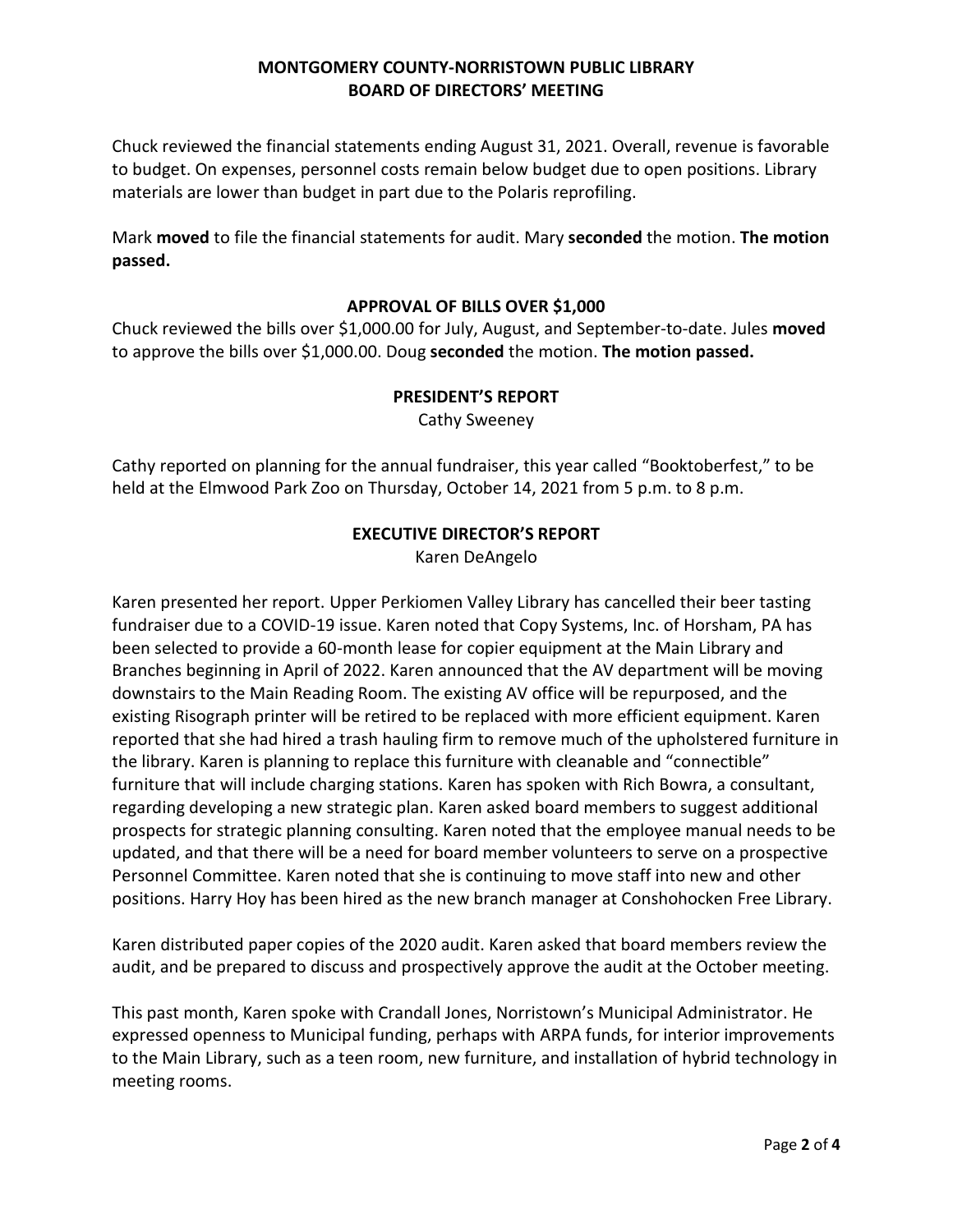Karen reported on the status of the vehicle fleet. She reported that the Library needs to purchase a new cargo van. The four "Pony" vans are usually purchased and maintained with District Negotiated Agreement funds; the spare fifth van is maintained with MC-NPL funds. We are now renting a van because two vans are in the shop for repairs. Karen reported that the Books Go Round vehicle was damaged by a staff person accidentally putting gasoline into the fuel tank, causing at least \$9,000.00 in damage. Most of the cost will be covered by insurance.

Two County appointees on the MC-NPL board are in their third term, and it is time for the County to begin the process of appointing new members.

The Royersford branch has reopened to the public after a closure to make structural repairs to the floor.

Karen noted that Montgomery Township presented with us with a check for \$10,000.00, and we are very grateful for their support.

# **DISTRICT CONSULTANT'S REPORT**

Tracey Reed

Tracey Reed presented her report. Tracey met with the new Executive Director of the Literacy Council of Norristown (LCN), Eileen Hallstrom. LCN wishes to partner with the member libraries of the District to provide literacy services to adults. Tracey is working with the One Book/One Norristown Committee to plan an event to occur in 2022. The Cheltenham Township Library System (CTLS) is presently led by an interim Executive Director. Tracey is assisting CTLS with the search for a new permanent Executive Director. PA CareerLink has donated Chromebook workstations, mobile stands, and Google Enterprise accounts to support job-seekers at each of the 35 library locations in the County.

# **FRIENDS OF MONTGOMERY DISTRICT LIBRARY CENTER REPORT**

Doug McCann

Doug reported that the Friends will sponsor BooktoberFest. At this point it is unlikely that the Friends will proceed with their own membership drive event that had been planned for October 16, 2021, due to the current state of the pandemic.

## **UNFINISHED BUSINESS**

None.

## **EXECUTIVE SESSION**

Chuck **moved** to adjourn the meeting and go into Executive Session. Mark **seconded** the motion. **The motion passed.** The Board went into Executive Session at 5:21 p.m.

Mark **moved** to adjourn Executive Session to return to the regular meeting. Mary **seconded** the motion. **The motion passed.** The board returned to regular session at 5:56 p.m.